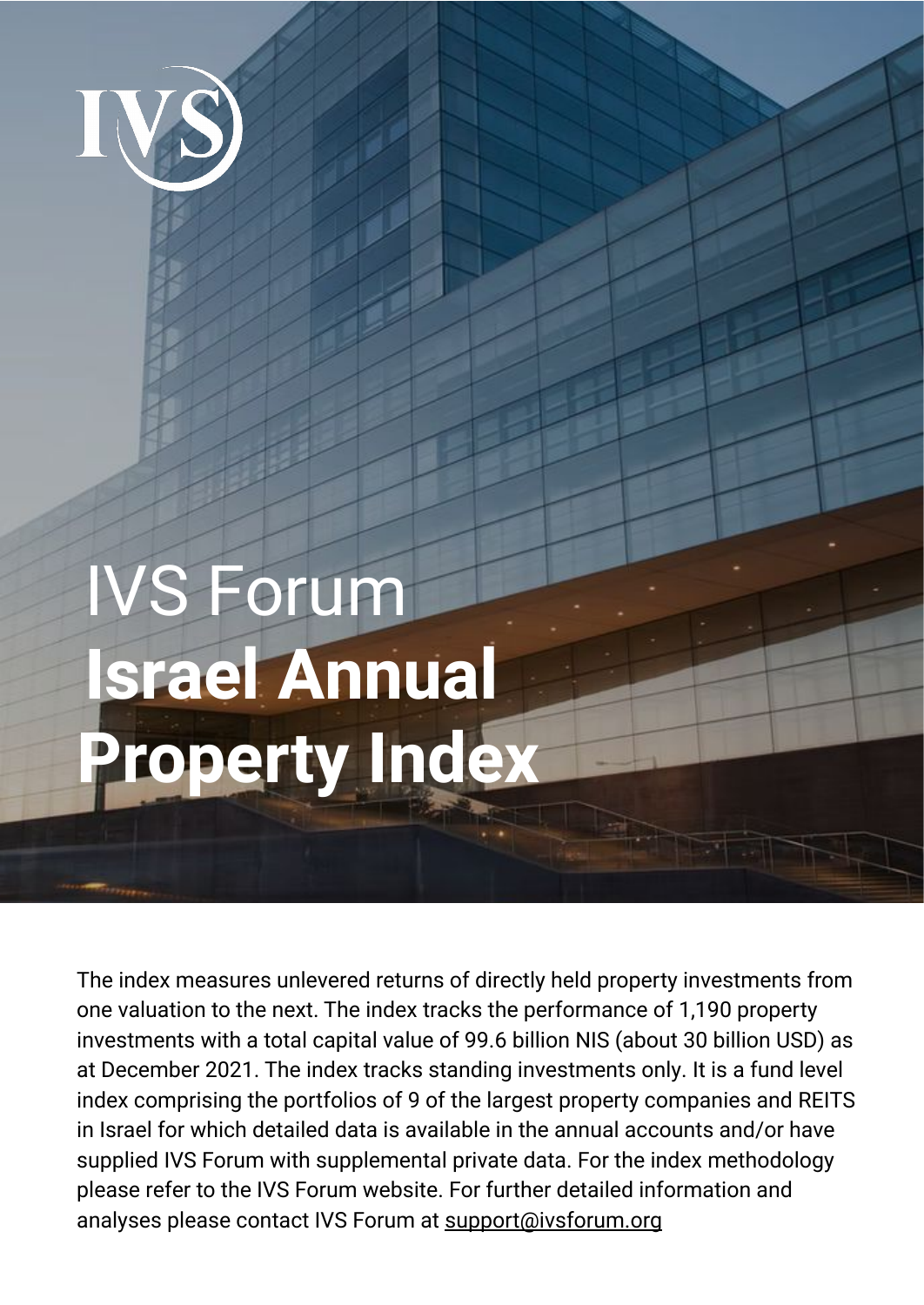# **Calendar Year Performance**

| Year | <b>Office</b> | Industrial &<br>Logistics | Retail | All<br><b>Assets</b> |
|------|---------------|---------------------------|--------|----------------------|
| 2021 | 14.7%         | 18.3%                     | 12.1%  | 13.8%                |
| 2020 | 6.0%          | 9.3%                      | 0.3%   | 3.8%                 |

| 120.0 |  |
|-------|--|
| 112.5 |  |
| 105.0 |  |
| 97.5  |  |
| 90.0  |  |
|       |  |

#### **Index Performance** | Annualised Total Returns Dec 2021

|                                             |       |       |  | 1 year 2 years 3 years 4 years 5 years 6 years 7 years 8 years 9 years |  |  |
|---------------------------------------------|-------|-------|--|------------------------------------------------------------------------|--|--|
| <b>All Assets</b>                           | 13.8% | 8.7%  |  |                                                                        |  |  |
| <b>Offices</b>                              | 14.7% | 10.3% |  |                                                                        |  |  |
| <b>Industrial &amp;</b><br><b>Logistics</b> | 18.3% | 13.7% |  |                                                                        |  |  |
| <b>Retail</b>                               | 12.1% | 6.0%  |  |                                                                        |  |  |

#### **Index Risk Characteristics**

|                                     | 3 years | 7 years | 10 years |
|-------------------------------------|---------|---------|----------|
| <b>Standard</b><br><b>Deviation</b> |         |         |          |
| <b>Semi</b><br><b>Deviation</b>     |         |         |          |

### **Implied Cap Rates | 2021**

|      | Office Industrial & Logistics Retail |      |
|------|--------------------------------------|------|
| 5.9% | 5.6%                                 | 5.7% |

# **Market Characteristics**

Estimated Market Size (Dec 2018) **180 Billion NIS**

#### **Index Characteristics**

Number of Properties **1,190**

Market Value **99,550 Million NIS**

Avg. Property Value **84 Million NIS**

Number of Portfolios **9**

**All Assets**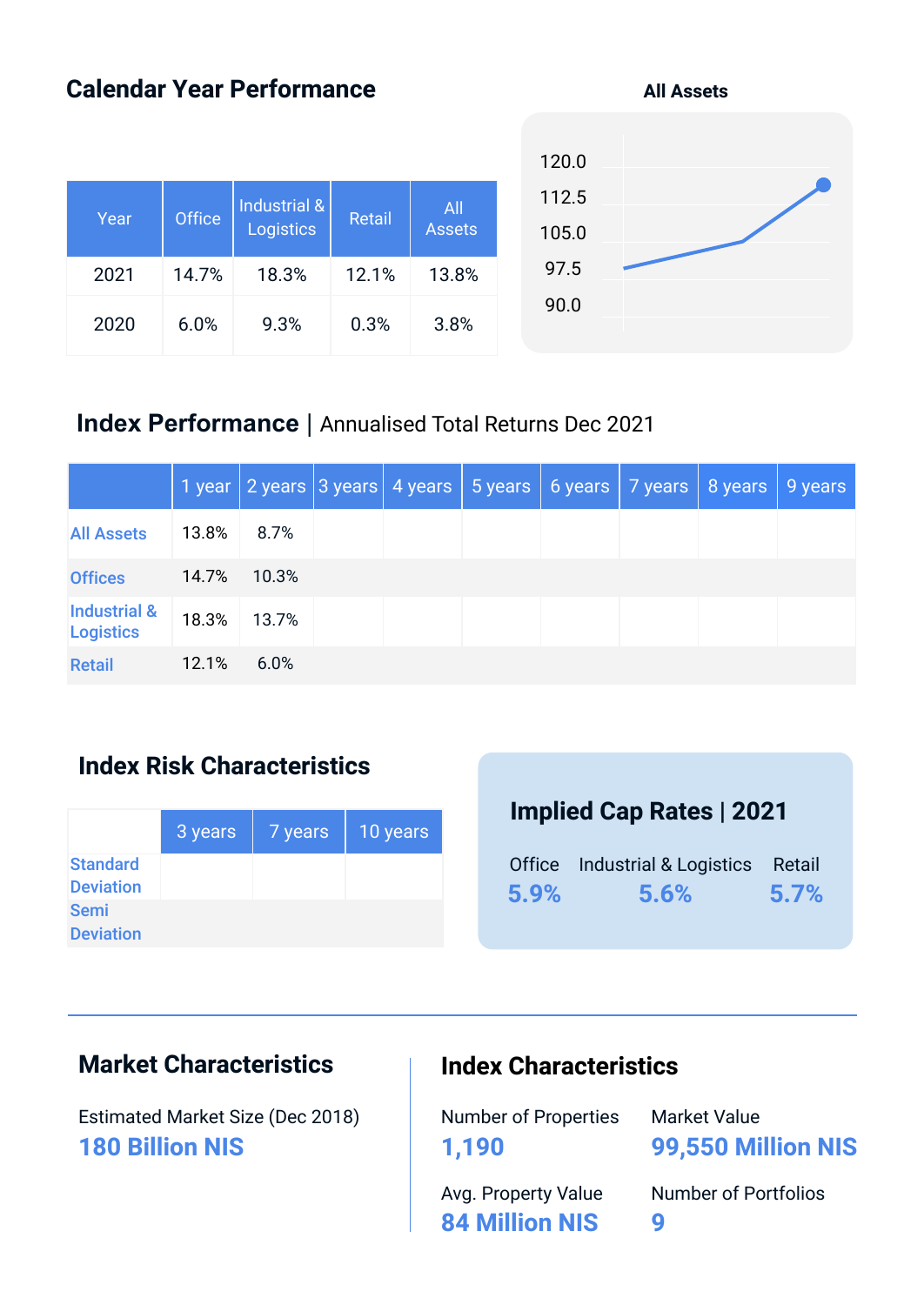# **Property Sector Characteristics**

|                           | <b>Market Value</b><br>(NIS <sub>m</sub> ) | Avg. Property Value<br>(NIS <sub>m</sub> ) | <b>Number</b><br>of Portfolios | <b>Number</b><br>of Properties |
|---------------------------|--------------------------------------------|--------------------------------------------|--------------------------------|--------------------------------|
| Office                    | 38,704                                     | 189                                        | 8                              | 205                            |
| Industrial &<br>Logistics | 12,037                                     | 18                                         | 8                              | 668                            |
| Retail                    | 44,632                                     | 150                                        | 9                              | 298                            |
| Other                     | 1,335                                      | 121                                        | 6                              | 11                             |



\*Multifamily, care homes, parking lots, other

# **Standing assets under management of investors included In the index** (NIS m)

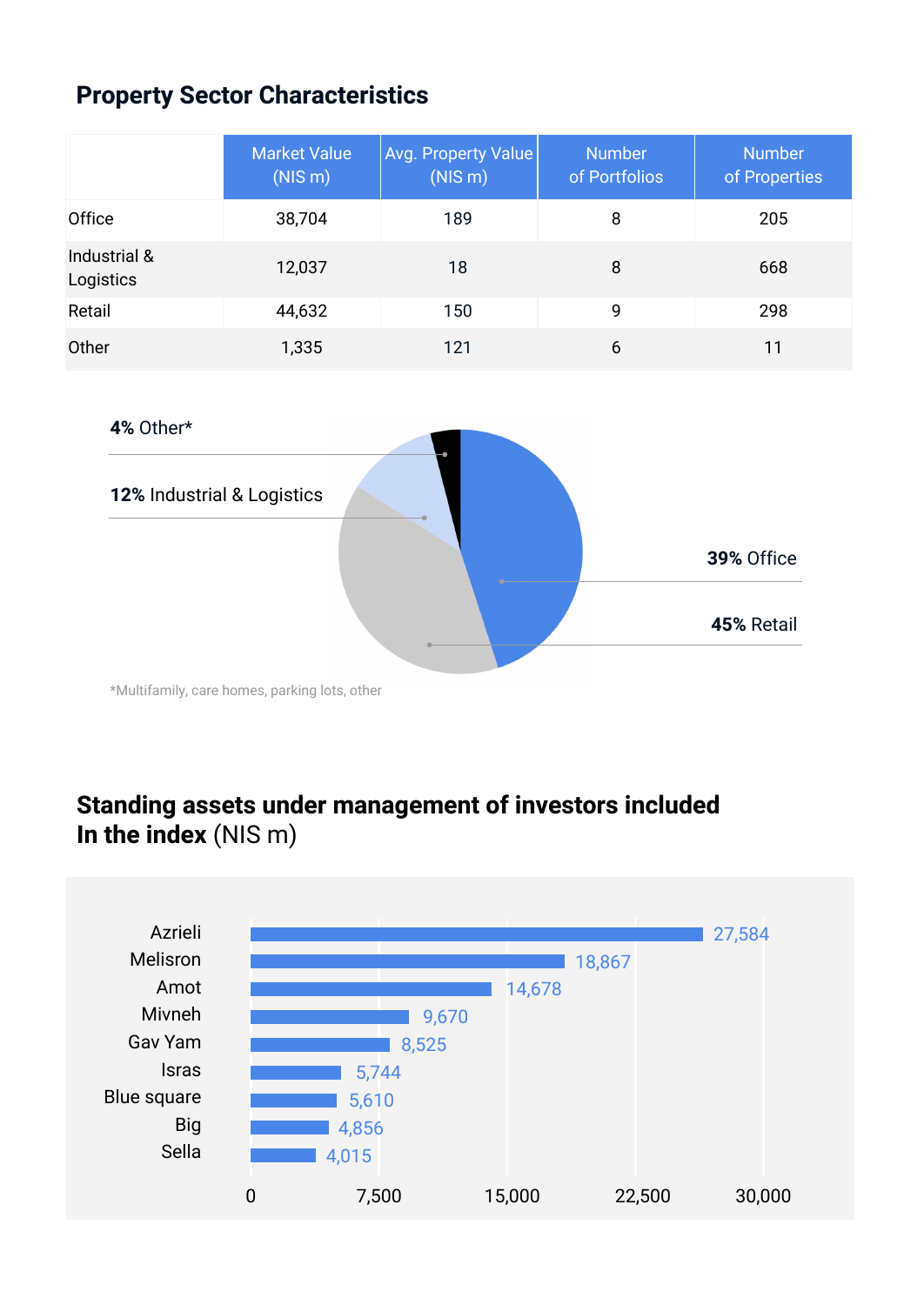#### **Total Return 2021**



**© Israel IVS Forum 2022** 

**Israel IVS Forum Psagot Tower, Floor 18, 3 Rothschild Boulevard, Tel-Aviv 6688106 03.566.7665 | [support@ivsforum.org](mailto:support@ivsforum.org)**



#### **Disclaimer**

Israel IVS Forum have used their best effort in preparing this publication. However, we make no representations or warranties with respect to the accuracy or completeness of its content. None of the information is intended to constitute investment advice or a recommendation to make (or refrain from making) any kind of investment decision and may not be relied on as such.